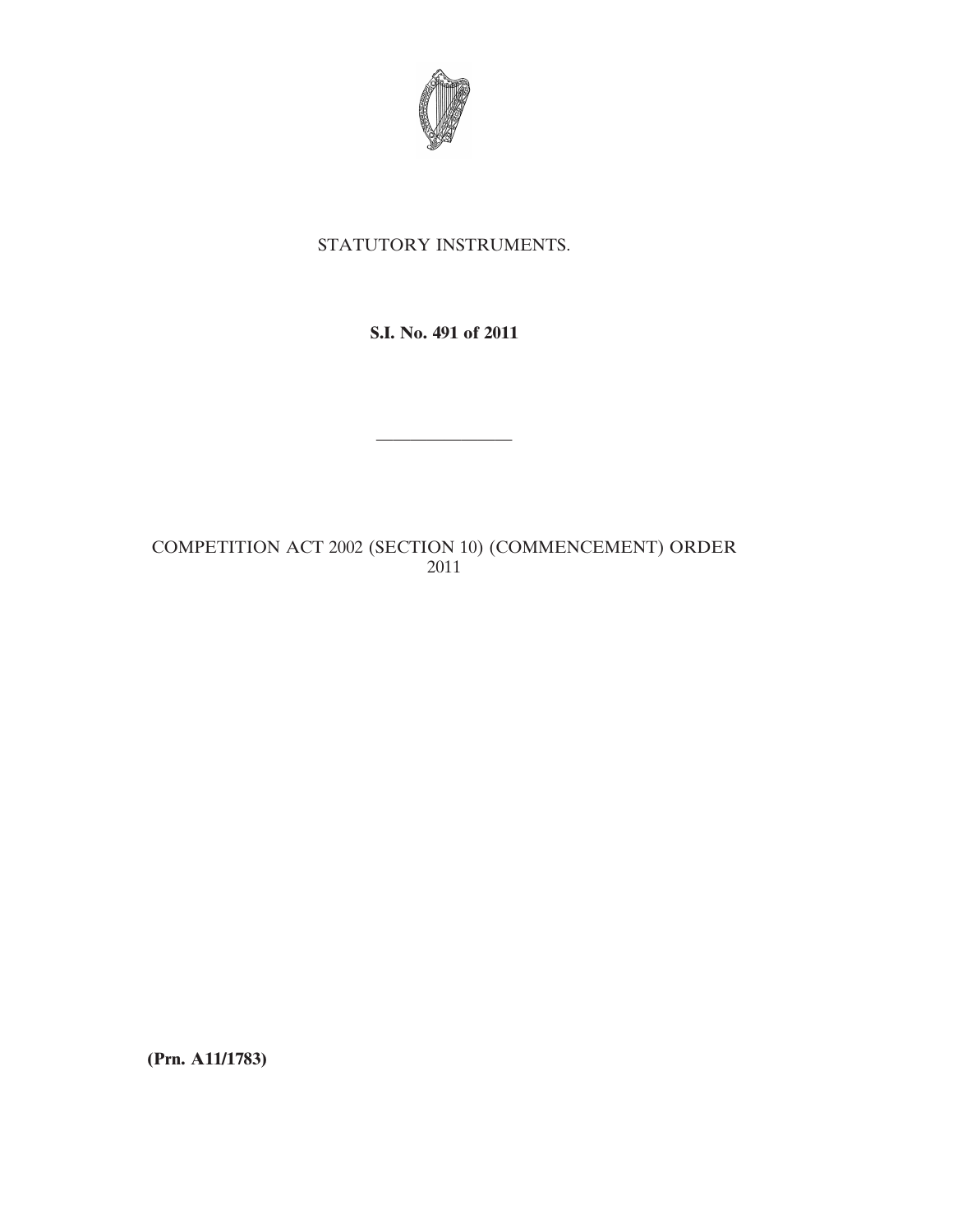#### COMPETITION ACT 2002 (SECTION 10) (COMMENCEMENT) ORDER 2011

I, RICHARD BRUTON, Minister for Jobs, Enterprise and Innovation, in exercise of the powers conferred on me by section 2 of the Competition Act 2002 (No. 14 of 2002) (as adapted by the Enterprise, Trade and Innovation (Alteration of Name of Department and Title of Minister) Order 2011 (S.I. No. 245 of 2011)), hereby order as follows:

1. This Order may be cited as the Competition Act 2002 (Section 10) (Commencement) Order 2011.

2. The 3rd day of October 2011 is appointed as the day on which section 10 of the Competition Act 2002 (No. 14 of 2002) shall come into operation.



GIVEN under my Official Seal, 28 September 2011.

> RICHARD BRUTON, Minister for Jobs, Enterprise and Innovation.

*Notice of the making of this Statutory Instrument was published in "Iris Oifigiúil" of* 30*th September*, 2011.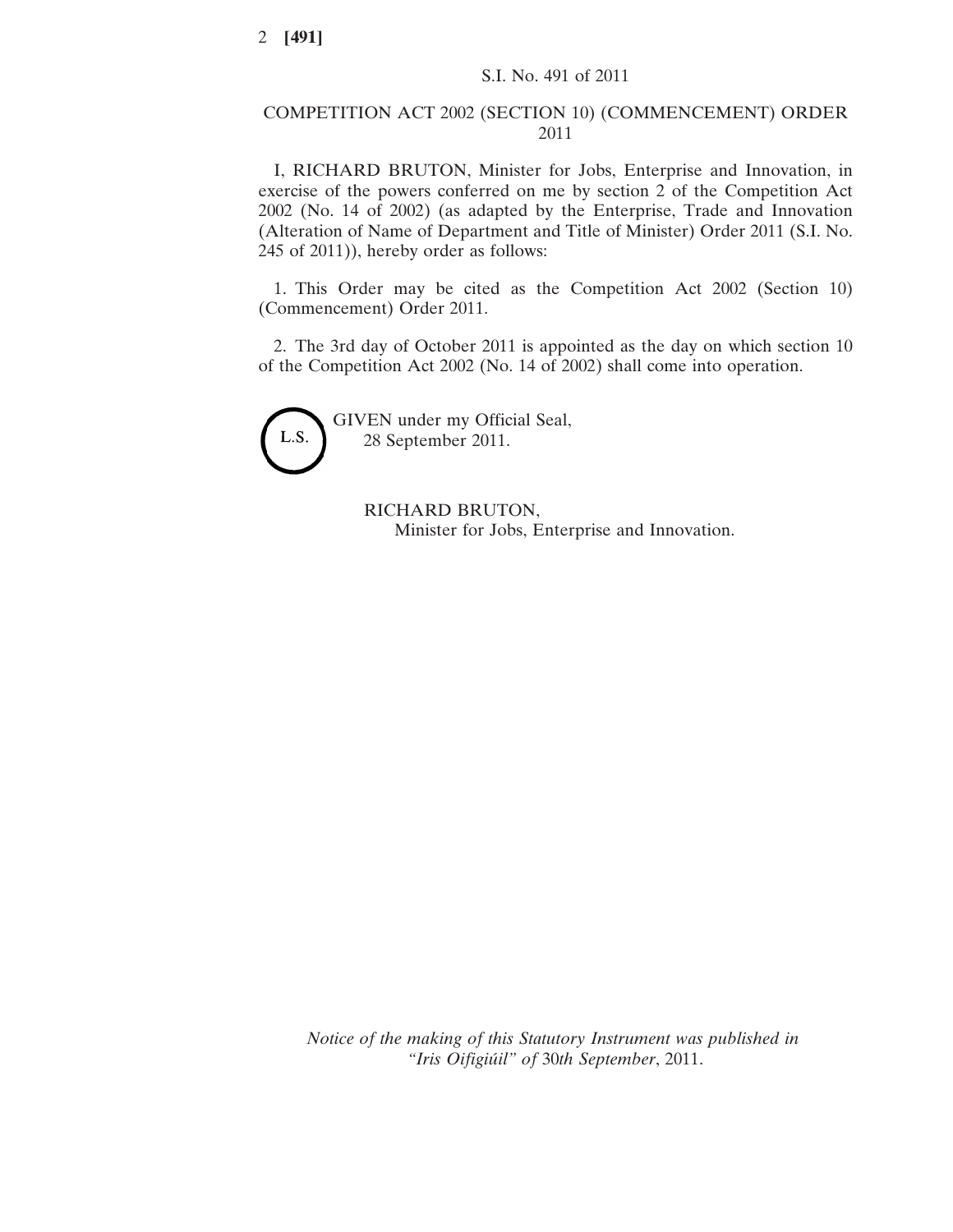**[491]** 3

### EXPLANATORY NOTE

*(This note is not part of the Instrument and does not purport to be a legal interpretation.)*

This Order brings into operation on 3rd October 2011 the provisions of section 10 of the Competition Act 2002 under which a trial judge may order that copies of certain evidentiary documents and information be given to a jury.